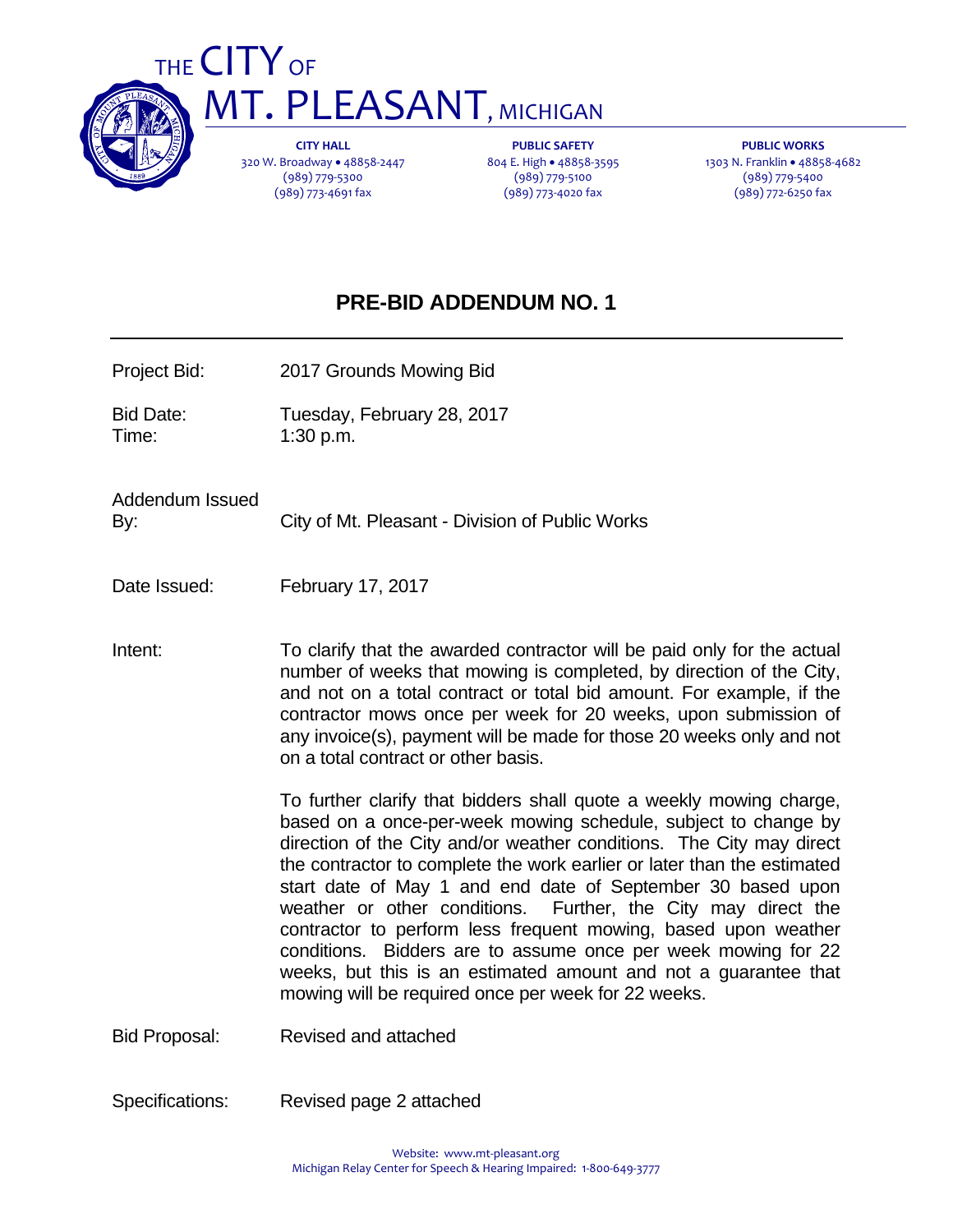### **City of Mt. Pleasant, Michigan 2017 Grounds Mowing Bid**

**TO:** Office of the City Clerk BID DATE: February 28, 2017 City of Mt. Pleasant TIME: 1:30 p.m. 320 W. Broadway Street Mt. Pleasant, MI 48858

 In accordance with the Specifications and other bid requirements here provided, the undersigned agrees to provide the bid items listed below at the price(s) set forth. This is a firm bid and not subject to withdrawal or change for a period of sixty (60) days.

INSTRUCTIONS: Please provide all information requested and return this form by the bid date. Pricing must be all-inclusive. **No fuel surcharges or administrative fees will be allowed.**

1. City boulevards, street islands, Outlot A, Industrial Park South Island, and Upton Drain area:

\$\_\_\_\_\_\_\_\_\_\_\_\_\_\_\_/week

2. Former Mt. Pleasant Center Property:

 $\frac{1}{2}$  /week

*Respectfully Submitted by:*